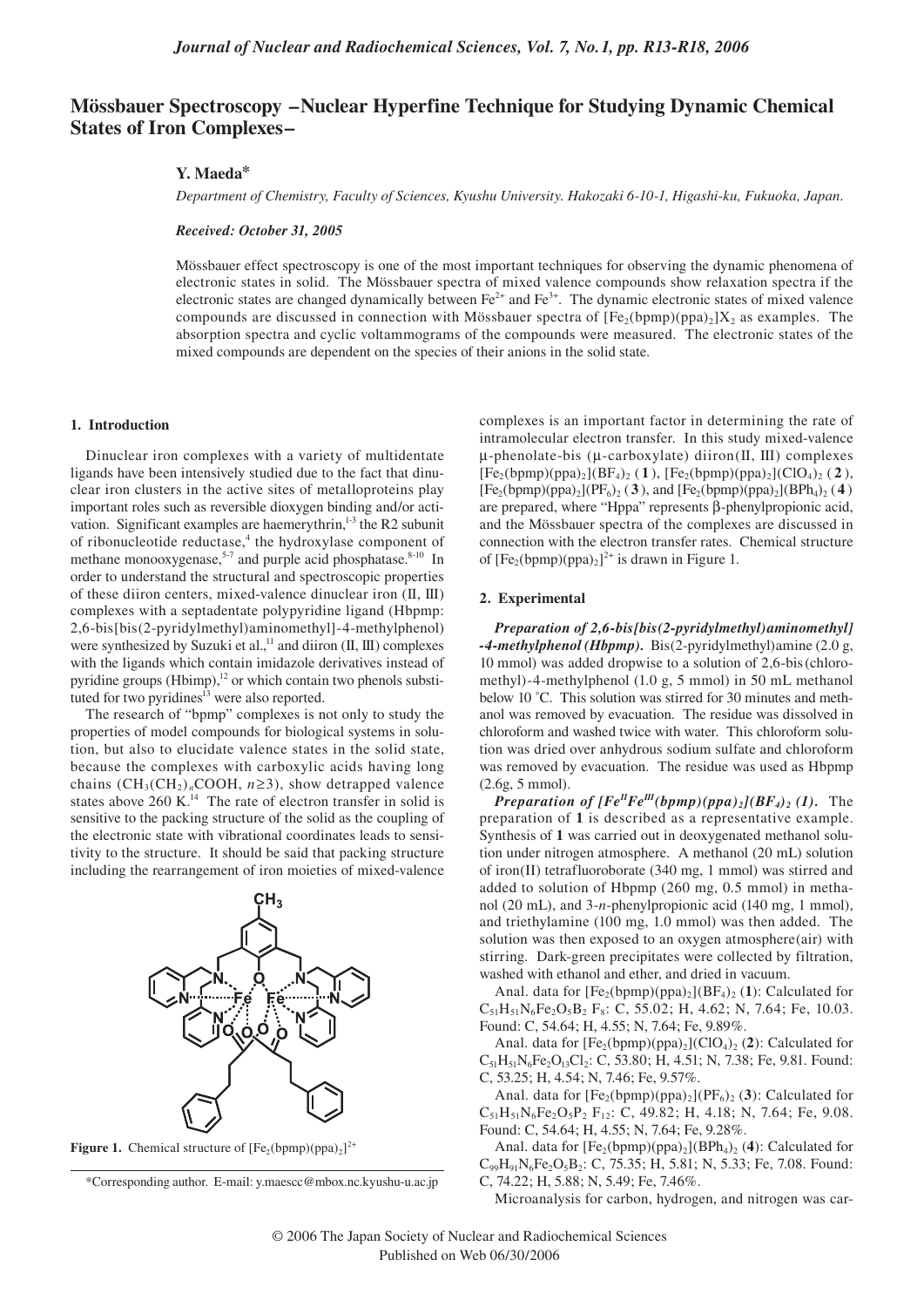ried out at the Elemental Analysis Center, Kyushu University. Quantitative analysis for iron was performed by atomic absorption analysis, using an Atomic Absorption / Flame Emission Spectrometer AA-625-11 (Shimadzu).

*Physical Measurements.* Absorption and reflection spectra were measured using a Shimadzu UV-3100PC self-recording spectrophotometer in the region from 400 to 2000 nm.

Cyclic voltammetry of the complexes in acetonitrile was carried out on an AC/DC Cyclic Polarograph P-900 (Yanaco) at 293 K under argon atmosphere. A standard three-electrode system(BAS) was employed comprising a glassy carbon working electrode, a Ag-Ag<sup>+</sup>-MeCN-NBu<sub>4</sub>ClO<sub>4</sub> (RE-5, BAS), reference electrode and a platinum counter electrode in the region from −500 to 1200 mV. Ferrocene was used as a standard. The observed values for the complexes were converted to redox potentials versus SCE by using the following equation.

Redox potential for the complexes

 = observed value for a complex − observed value for Ferrocene + 0.0739 (Ferrocene *vs*. Ag / AgCl) + 0.272 (Ag / AgCl *vs*. SCE) V. (1)

The Mössbauer spectra were measured using a Topologic Mössbauer spectrometer with a  $57C_0/Rh$  source in the transmission mode. All isomer shifts are given relative to the center of a spectrum for  $\alpha$ -Fe at room temperature. The temperature was controlled over 80 – 295 K using an Oxford Intelligent temperature controller or over 5 – 295 K using a Lakeshore 331 temperature controller, and a Kenwood Regulated DC power supply. The spectra were fitted by a Lorentzian line shape using a software of IGOR PRO ( Wave Metrics Inc. ) on a personal computer.

#### **3. Results and Discussion**

*Reflection and Absorption Spectra.* Absorption spectra of complexes **1** – **4** in acetonitrile solution were measured. An absorption spectrum of **4** in acetonitrile solution is displayed in Figure 2 as a representative example. The complexes give absorption bands in the visible region:  $\lambda$ =561 nm,  $\varepsilon$ =931 dm<sup>3</sup>cm<sup>-1</sup>mol<sup>-1</sup> for **1**,  $\lambda$ =565 nm,  $\varepsilon$ =981 dm<sup>3</sup>cm<sup>-1</sup>mol<sup>-1</sup> for **2**,  $\lambda$ =561 nm, ε=1050 dm<sup>3</sup>cm<sup>-1</sup>mol<sup>-1</sup> for **3**, and  $\lambda$ =539 nm, ε=1108 dm<sup>3</sup>cm<sup>-1</sup>mol<sup>-1</sup> for **4**. These are assigned to charge transfer tran-



**Figure 2.** Absorption spectrum of 4 in acetonitrile solution $(1 \times 10^{-3})$ mol)

sitions from the  $p\pi$  orbital of a bridging phenolato group to the half filled  $d\pi^*$  orbital of Fe<sup>III</sup> ions.<sup>11</sup> The ligand field bands may be obscured under the above CT band.

Complexes **1** – **4** show an additional broad absorption band in near-IR region. The band is unambiguously assigned to the intervalence charge transfer transition (IT) of the mixedvalence complexes. The properties associated with these IT bands for complexes  $1 - 4$  are collected in Table 1. The energy of the optical transition  $(V_{\text{max}})$  for the IT band of complex 1 is 7794 cm<sup>-1</sup> and the width of half maximum ( $\Delta v_{1/2}$ ) is 4661 cm<sup>-1</sup>. The  $\Delta v_{1/2}$  value is compared to the theoretical value of 4243 cm<sup>-1</sup> calculated by eq 1. The ratio of  $\Delta v_{1/2}$  (obsd) /  $\Delta v_{1/2}$  (theor) = 1.1 is commonly found for weakly to moderately coupled binuclear mixed-valence dimers.

$$
\Delta v_{1/2} \text{ (theor)} = (2.31 \times 10^3 v_{\text{max}})^{1/2} \tag{1}
$$

The electron delocalization coefficient  $\alpha$  in a mixed-valence system is given by eq  $2^{15}$  where  $\varepsilon_{\text{max}}$  is the molar extinction coefficient of the IT band and *d* is the distance (Å) between two metal centers associated with the IT transition. The  $\alpha^2$ value of 0.0065 ( $\alpha$  = 0.081) is evaluated for complex 1 using the *d* = 3.36 Å,<sup>14,16</sup>  $v_{\text{max}} = 7794 \text{ cm}^3$ ,  $\Delta v_{1/2} = 4661 \text{ cm}^3$ , and  $\varepsilon_{\text{max}}$  $= 289$  dm<sup>3</sup> cm<sup>-1</sup> mol<sup>-1</sup>.

$$
\alpha^2 = \frac{4.24 \times 10^4 \varepsilon_{\text{max}} \Delta v_{1/2}}{v_{\text{max}} d^2} \tag{2}
$$

Therefore, the mixed-valence bpmp complex **1** belongs to Class II in the classification of Robin and  $Day<sup>17</sup>$  on the base of the Mössbauer spectra described later. The resonance energy matrix element arising from orbital overlap between electron donor and acceptor sites,  $H_{ab}$  can be calculated from eq 3 to yield 631 cm<sup>-1</sup> (7.5 kJ mol<sup>-1</sup>).<sup>18</sup> The thermal free energy of electron transfer, ∆*G*\* , for a symmetrical mixed-valence complex is given to be 15.8 kJ mol<sup>-1</sup> by eq  $4.^{19}$ 

$$
H_{ab} = \alpha \cdot V_{\text{max}} \tag{3}
$$

$$
\Delta G^* = \frac{V_{\text{max}}}{4} - H_{\text{ab}} \tag{4}
$$

 The thermal rate constant for electron transfer is obtained by eq  $5^{15}$ 

$$
k_{\rm et} = v_{\rm et} \exp\left(\frac{-\Delta G^*}{RT}\right) \tag{5}
$$

$$
V_{\rm et} = \left(\frac{2\pi^{3/2}H_{\rm ab}}{\hbar}\right)(kT V_{\rm max})^{-1/2} \tag{6}
$$

The  $v_{et}$  term given by eq 6 is the frequency factor for electron transfer. The calculated value of  $k_{\text{et}}$  for complex 1 is  $3.8 \times 10^{14}$  $s^{-1}$ . The same arguments can be applied to complexes  $2 - 4$ . The calculated values of  $k<sub>et</sub>$  are similar to each other. Creutz has pointed out that, in a series of mixed-valence  $[Ru(bpy)_2Cl]_2L$  complexes (where bpy is 2,2'-bipyridine and L is the bridging ligand), there is a 100 fold increase in  $k_{et}$  from  $10<sup>7</sup>$  to  $10<sup>9</sup>$  s<sup>-1</sup> as the metal-metal distance decreases from ~14 to  $\sim$ 7 Å.<sup>17</sup> Using this trend as a qualitative guide, it is not surprising that the  $k_{\text{et}}$  values obtained for complex  $1 - 4$  are  $\sim 10^{14}$  since

**Table 1: Spectrochemical Properties of the Mixed-valence Complexes.**

| Comp. | $V_{\text{max}}/\text{cm}^{-1}(\mathcal{E}/\text{dm}^3\text{cm}^{-1}\text{mol}^{-1})$ | $\Delta v_{1/2}$ (obs)/cm <sup>-1</sup> | $\Delta v_{1/2}$ (theo)/cm <sup>-1</sup> | $\alpha^2$ | $H_{ab}/cm^{-1}$ | $\Delta G^*/$ kJ mol <sup>-1</sup> | $k_{\text{et}}/s^{-1}$ |
|-------|---------------------------------------------------------------------------------------|-----------------------------------------|------------------------------------------|------------|------------------|------------------------------------|------------------------|
|       | 7794 (289)                                                                            | 4661                                    | 4243                                     | 0.0065     | 631              | 15.8                               | $3.8 \times 10^{14}$   |
|       | 7764 (282)                                                                            | 4453                                    | 4235                                     | 0.0061     | 606              | 16.0                               | $3.5 \times 10^{14}$   |
|       | 7770 (251)                                                                            | 4628                                    | 4237                                     | 0.0056     | 583              | 16.3                               | $3.2 \times 10^{14}$   |
|       | 7782 (288)                                                                            | 4695                                    | 4240                                     | 0.0065     | 630              | 15.8                               | $3.8 \times 10^{14}$   |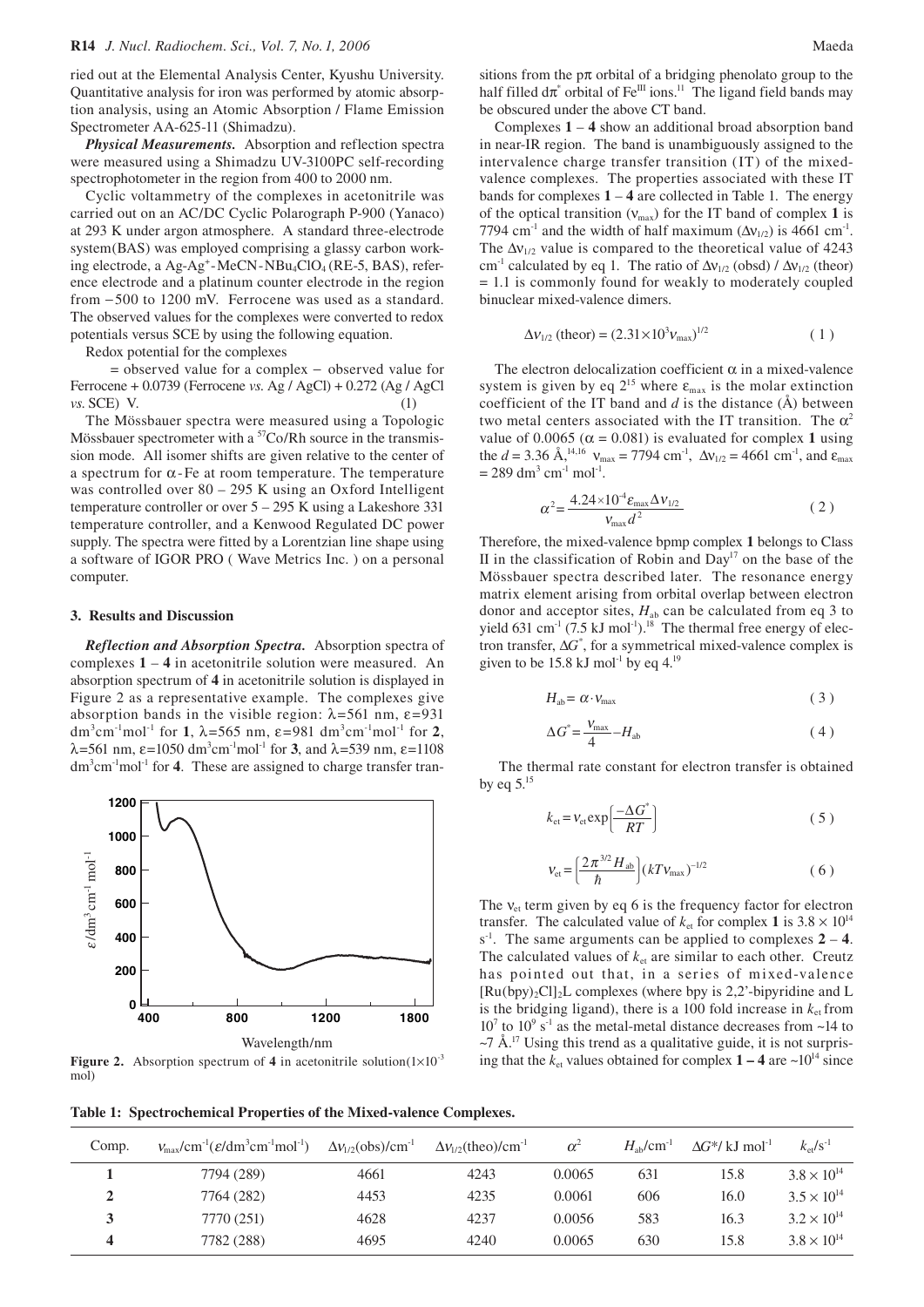the triply bridged diiron units in the complexes have relatively short Fe–Fe distances ( $\sim$ 3.4 Å).

*Cyclic Voltammetry.* Cyclic Voltammograms of the complexes were measured in acetonitrile at 293 K and are shown in Figure 3. Two quasi-reversible waves corresponding to Fe<sup>II</sup>Fe<sup>II</sup> / Fe<sup>II</sup>Fe<sup>III</sup>,  $E_1$  (V vs. SCE) and Fe<sup>II</sup>Fe<sup>III</sup> / Fe<sup>III</sup>Fe<sup>III</sup>,  $E_2$  (V vs. SCE), couples are observed. The potentials observed for the complexes are  $E_1 = -0.089$  V and  $E_2 = 0.646$  V for **1**, and  $E_1 =$  $-0.094$  V and  $E_2$ =0.631V for **2**,  $E_1$ = $-0.084$  V and  $E_2$ =0.641 V for **3**, and  $E_1 = -0.104$  V and  $E_2 = 0.611$  V for **4**, being similar to those observed for other  $[Fe_2(bpmp)L_2](BF_4)$ <sub>2</sub> complex.<sup>14,19</sup>

The redox potentials of the complexes are dependent on the species of carboxylic acid. Peak-to-peak separations of these two waves are 715 – 735 mV, and the ratios of the oxidation currents  $(i_{p})$  for the forward scan to the reduction currents  $(i_{p})$ for the reverse scan were close to unity for the both couples. From the separation of the redox potentials of  $E_1$  and  $E_2$ , comproportionation constants  $K_c$  (at 20 °C) of the following reaction are calculated from eq 7.

$$
\begin{aligned} &\text{(Fe}^{\text{III}} - \text{Fe}^{\text{III}}) + \text{(Fe}^{\text{II}} - \text{Fe}^{\text{II}}) \rightleftarrows 2 \text{ (Fe}^{\text{II}} - \text{Fe}^{\text{III}}) \\ &\text{E}_2 - \text{E}_1 = RT / F \ln K_c \end{aligned} \tag{7}
$$

The  $E$  values of the  $Fe^{II}Fe^{III}$  bpmp complexes are well correlated with the electron donor ability of the bridging carboxylates; the complexes with carboxylic acids of the weak donor ability is prefer low oxidation states. Equation 7 demonstrates that the thermodynamic significance of peak separation of the waves is its relationship to the comproportionation equilibrium constant. The larger separation of the waves indicates the sub-



**Figure 3.** Cyclic voltammograms of the complexes **1**–**4**.

stantial stability of the diiron(II, III) ion over its corresponding diiron(II, II) and diiron(III, III) species. For complexes  $1 - 4$ , *K*<sub>c</sub> values calculated from eq 7 are  $2.87 \times 10^{12}$ ,  $1.94 \times 10^{12}$ ,  $1.94$  $\times$  10<sup>12</sup>, and 1.31  $\times$  10<sup>12</sup>, respectively. Therefore, in complexes 1 – **4**, mixed-valence states are highly stabilized in acetonitrile solution.

*Mössbauer spectroscopy.*The Mössbauer spectra for the complexes were measured at various temperatures. The good fits of the spectra to four Lorentzian line shapes for complex **1** were obtained at all temperatures. Each spectrum consists of two doublets. One of the two doublets at 80 K is characteristic of high-spin Fe<sup>II</sup> with an isomer shift ( $\delta$ ) of 1.14 mm s<sup>-1</sup> and a quadrupole splitting ( $\Delta$ ) of 2.75 mm s<sup>-1</sup>. The other is characteristic of high-spin Fe<sup>III</sup> with  $\delta$  of 0.48 mm s<sup>-1</sup> and  $\Delta$  of 0.56 mm s<sup>-1</sup>. The area ratios of the two doublets are nearly 1:1. Upon increasing temperature, the two doublets approach each other but still remain even at 295 K. The  $\delta$  and  $\Delta$  values for highspin Fe<sup>II</sup> at 295 K are 0.83 mm s<sup>-1</sup>, 1.27 mm s<sup>-1</sup>, and those for high-spin Fe $^{III}$  0.57 mm s<sup>-1</sup>, 0.75 mm s<sup>-1</sup>, respectively. The area ratios of two doublets are 1:1. The result of the Mössbauer spectra of complex **1** was comparable to that reported previously.16,20 The temperature dependence of the Mössbauer parameters of complex **1** are plotted in Figures 4a and 4b with those for other complexes.



**Figure 4a.** Plots of the isomer shift vs. temperature for complexes **1**–**4**. Complex **1** (○), complex **2** (△), complex **3** (□), and complex **4** (◇).



**Figure 4b.** Plots of the quadrupole splitting vs. temperature for complexes **1–4**. Complex **1** ( $\circ$ ), complex **2** ( $\triangle$ ), complex **3** ( $\Box$ ), and complex  $4 \left( \diamondsuit \right)$ .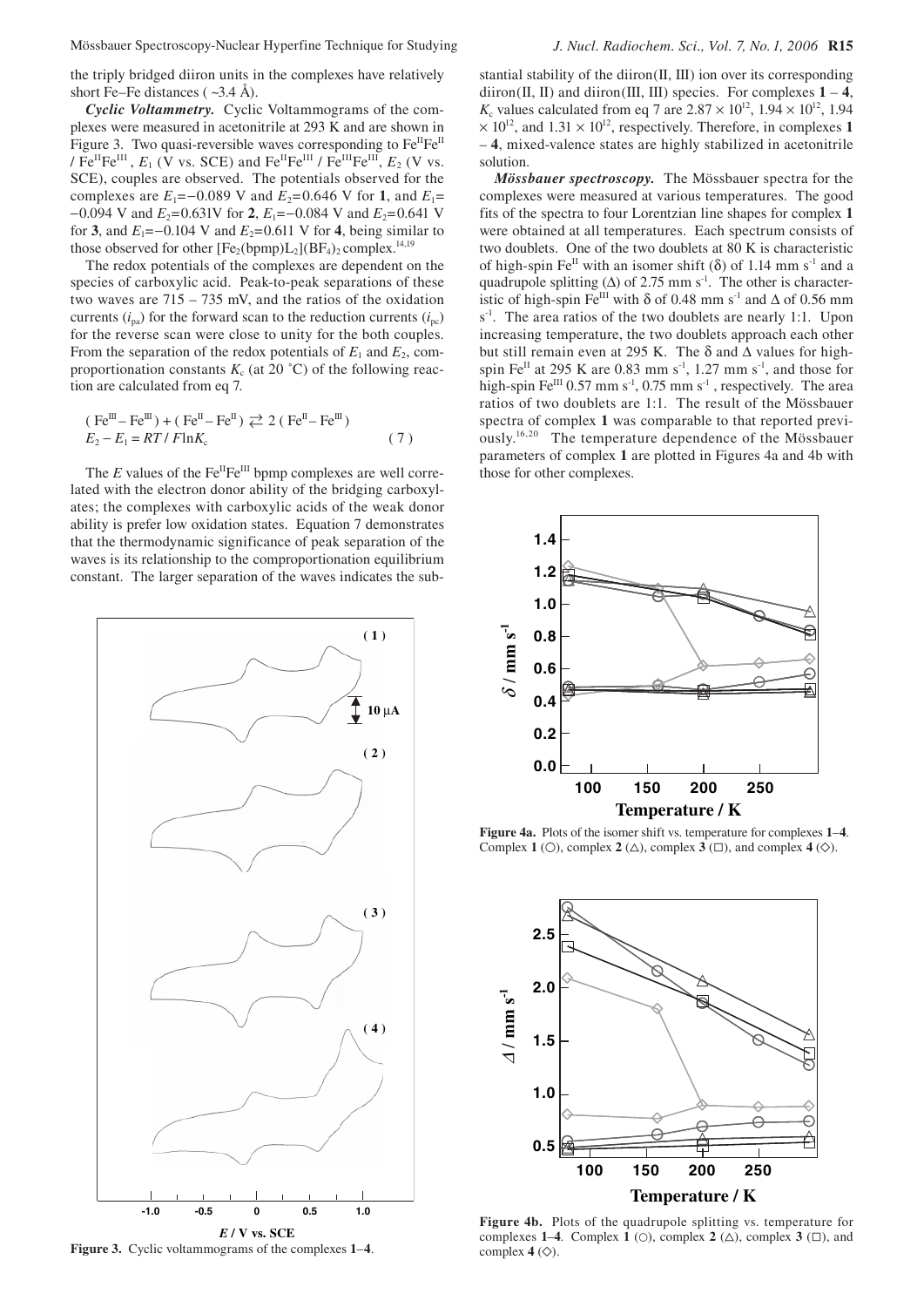

**Figure 5.** Temperature dependence of the Mössbauer spectra of complex **2**.

The Mössbauer spectra of complex **2** are illustrated in Figure 5. The Mössbauer spectra of complex **3** are similar to those of complex **2.** The Mössbauer spectra of complexes **2** and **3** at 80 K clearly show the characteristic  $Fe^{II}$  and  $Fe^{III}$  doublets in an area ratio of 1:1. At 295 K, complex **2** exhibits two doublets assigned to high-spin Fe<sup>II</sup> and Fe<sup>III</sup> with nearly equal area ratio. On the other hand, the Mössbauer spectrum of complex **3** at 295 K exhibits two doublets assigned to high-spin  $Fe^{II}$  and  $Fe^{III}$ with a different area ratio. The area ratio of  $Fe<sup>H</sup>$  and  $Fe<sup>HI</sup>$  is about 3:7. It is not easy to believe that this unequal area ratio results entirely from a difference in the temperature dependence of the recoilless fraction of  $Fe^{III}$  to  $Fe^{II}$  sites in these materials. Rather, it is proposed that the difference is due to the analytical error for asymmetric absorption or due to a texture effect in the sample.<sup>21,22</sup> Unfortunately, it is difficult to analyze the spectra with an asymmetric doublet of Fe<sup>II</sup> and a symmetric doublet of Fe<sup>III</sup>, but the temperature dependence of δ and ∆ are similar to those observed for typical valence trapped compounds.<sup>16</sup>

The Mössbauer spectra of complex **4** are shown in Figure 6. Compared to the Mössbauer spectra of complexes **1 – 3**, the spectra of complex **4** are considerably different. At 80 K, the spectrum is composed of two doublets assigned to Fe<sup>II</sup> and Fe<sup>III</sup> sites. The  $\delta$  and  $\Delta$  values are 1.23 mm s<sup>-1</sup> and 2.09 mm s<sup>-1</sup> respectively, for  $Fe^{II}$  site, and 0.43 mm  $s^{-1}$ , 0.81 mm  $s^{-1}$ , respectively, for Fe<sup>III</sup> site. As the temperature is increased, these two doublets gradually approach each other with line broadening to become a single average-valence doublet. The Mössbauer spectrum at 295 K shows single average-valence doublet with  $\delta$ of 0.66 mm s<sup>-1</sup> and  $\Delta$  of 0.89 mm s<sup>-1</sup>. The values of the  $\delta$  and  $\Delta$ are comparable to valence detrapped bpmp complexes reported previously.<sup>14,23</sup> However, the area ratio of  $Fe<sup>II</sup>$  and  $Fe<sup>III</sup>$  is not equal at 80 K. The area ratios of  $Fe<sup>II</sup>$  and  $Fe<sup>III</sup>$  at 80 K in complex 4 are 3:7. Also,  $\Delta$  value of Fe<sup>III</sup> site at 80 K, 0.81 mm s<sup>-1</sup>, is relatively high as a high-spin Fe<sup>III</sup> species. Upon decreasing





**Figure 6.** Temperature dependence of the Mössbauer spectra of complex **4**.

the temperature from 80 K, the area ratios of Fe<sup>II</sup> and Fe<sup>III</sup> gradually approach to 1:1. The area ratio of Fe<sup>II</sup> and Fe<sup>III</sup> at 5 K is nearly 1:1. The  $\delta$  value and  $\Delta$  value for Fe<sup>II</sup> is 1.13 mm s<sup>-1</sup> and 2.33 mm s<sup>-1</sup> and those for Fe<sup>III</sup> is 0.50 mm s<sup>-1</sup> and 0.69 mm s<sup>-1</sup>, respectively. This result indicates that valence detrapping occurs in complex **4** even at 80 K, and the valences are trapped at 5 K. It is concluded that the valence delocalization in complex **4** takes place at the lowest temperature in the bpmp mixedvalence complexes studied until now. No bpmp mixed-valence complexes which show valence detrapping at 80 K have been reported previously.24

The Mössbauer spectra of complexes **1** – **4** at 295 K are illustrated in Figure 7 to compare the differences of electron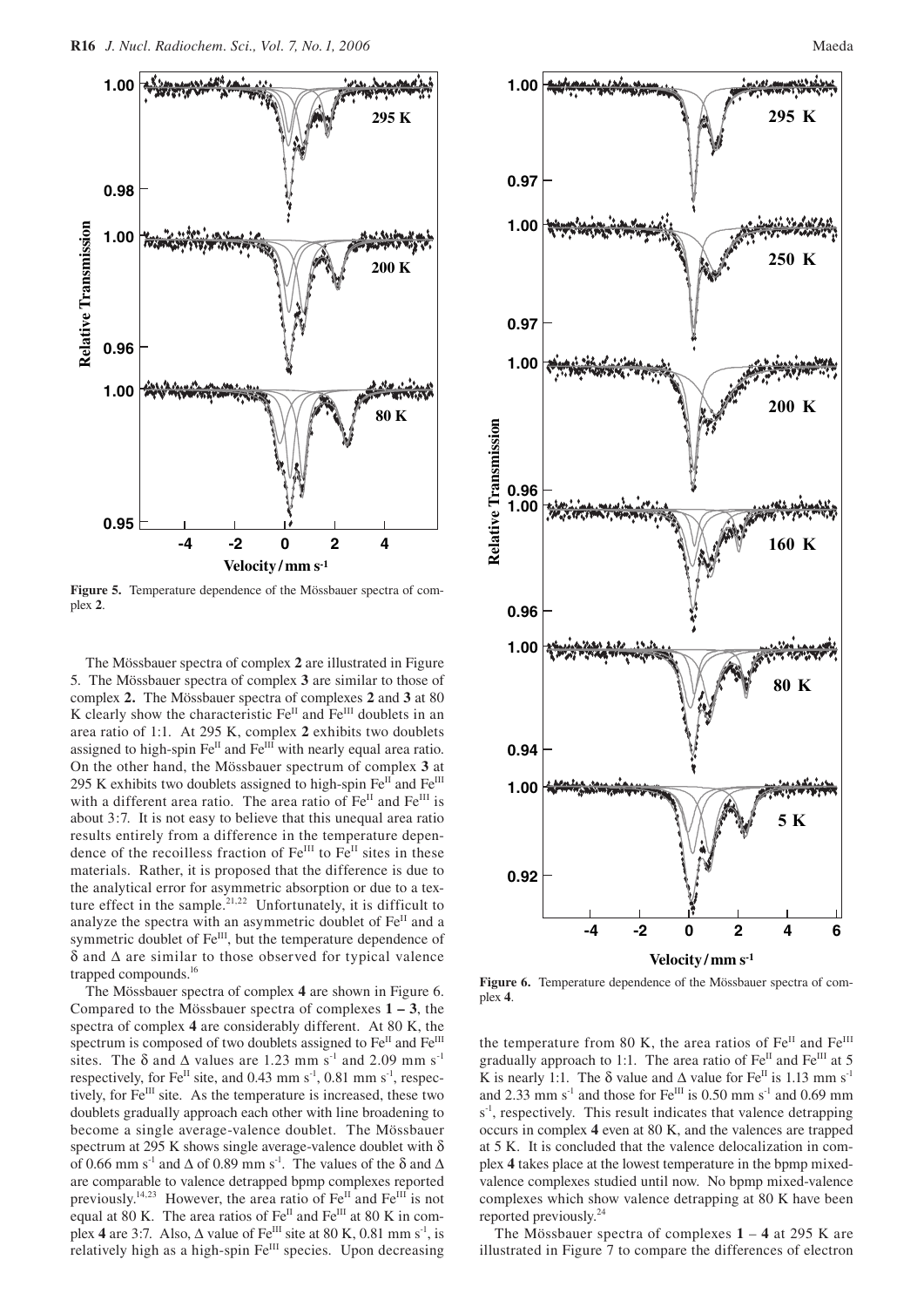

**Figure 7.** Mössbauer spectra for complexes **1**–**4** at 295 K. The solid lines represent theoretical fits obtained by the two-site relaxation model.

transfer rate. Figure 7 and the results of the Mössbauer fitting parameters clearly show the electron transfer rate of  $[Fe<sub>2</sub>(bpmp)(ppa)<sub>2</sub>]<sup>2+</sup>$  cations is sensitive to the species of counter anions. Hendrickson et al. reported the sensitivities of anions to mixed-valence bimp complexes.<sup>12</sup> [Fe<sub>2</sub>(bimp)(AcO)<sub>2</sub>]<sup>2+</sup> (where AcO = acetate anion) shows a completely valence detrapped Mössbauer spectrum at 290 K when anions are  $BF_4$ . The ClO<sub>4</sub> salt shows valence trapped spectrum even at 350 K. They concluded that the change in the counter anions can affect the rate of electron transfer of mixed-valence complexes because of the consequence of the vibronic nature of the  $Fe^{II}Fe^{III}$  center. If there are appreciable intermolecular interactions between cations and anions in the crystals of Fe<sup>II</sup>Fe<sup>III</sup> complexes, then these interactions will tend to trap the valence. The complex will not have enough thermal energy to make an interconversion between two vibronic states of  $\text{Fe}_{A}^{\text{II}}\text{Fe}_{B}^{\text{III}}$  and  $\text{Fe}_{A}^{\text{III}}\text{Fe}_{B}^{\text{II}}$ , overcoming interactions with neighboring molecules in the crystal. However, if the thermal energy is large enough to overcome the interactions or the interactions are weakened by changing in anions, complexes show the valence detrapped states.

In order to interpret the Mössbauer spectra of the complexes, theoretical Mössbauer spectra are calculated by considering a relaxation model. The mathematical formalism which is applied to this relaxation model is based on the quantum mechanical density matrix equations of motion (d*Gi*/d*t*) given by Wickmann. <sup>25,26</sup> The detail of the model and the fitting is described elsewhere.<sup>25,26</sup> The probability of keeping  $Fe<sup>H</sup>$  electronic state at site A is nearly 0.8 and this result indicates that an excess electron stays 80% of the time at site A and 20% of the time at site B in complex **1**. Therefore valence state of complex **1** is Fe2.2+Fe2.8+ at 295 K in Mössbauer timescale. This unusual valence state of complex **1** is also reflected in the temperature dependence of  $\delta$  and  $\Delta$  as shown in Figures 4a and 4b. Temperature dependence of δ and ∆ of complexes **2** and **3**  exhibits typical behavior of valence trapped process between 80 K and 295 K.<sup>16</sup> The  $\delta$  of high-spin Fe<sup>III</sup> usually decrease with increasing temperature except for complexes which experience a phase transition in the temperature measured, but  $\delta$  of Fe<sup>III</sup> site in complex 1 increases with increase in temperature, and the  $\Delta$  of high-spin Fe<sup>III</sup> are usually invariant with increase in temperature. However the ∆ of complex **1** increase with increase in temperature. The line broadening of spectra, usually observed in the valence detrapping process, was not observed in complex 1, and area ratios of Fe<sup>II</sup> and Fe<sup>III</sup> remain 1:1 for all measured temperatures. Therefore, from theoretical fittings of the spectra, complex **1** takes the unusual valence state of  $Fe^{2.2+}Fe^{2.8+}$  at 295 K in the Mössbauer timescale.

On the other hand, Mössbauer spectra of complex **2** exhibit typical valence trapped spectra. The temperature dependence of  $\delta$  and  $\Delta$  are typical behavior of valence trapped complexes and theoretical results of  $\tau = 1.3 \times 10^{-6}$  s reflects that the electron transfer rate is slower than the Mössbauer timescale. The same arguments can be applied to complex **3**, and thus the theoretical fits of complex **3** are unreliable because the area ratio of Fe<sup>II</sup> and Fe<sup>III</sup> for complex 3 is not equal at 295 K.

Compared to other complexes, complex **4** at 295 K shows faster electron transfer than the Mössbauer timescale and only an average spectrum is observed. Theoretical fitting of complex 4 describes  $\tau = 2.9 \times 10^{-8}$  s at 295 K. As shown in Figure 6, line broading of spectra are observed with increasing the temperature and the two doublets converged together above 200 K. This behavior of the spectra is observed in valence detrapping processes and thus the complex **4** exhibits a valence trapped to valence detrapped transition between 5 K and 295 K in Mössbauer timescale.

### **Reference**

- (1) A. L. Feig and S. J. Lippard, Chem. Rev. **94,** 759 (1994).
- (2) R. E. Stenkamp, L. C. Sieker, L. H. Jensen, and J. Sanders-Loehr, Nature(London) **291**, 263 (1981); R. E. Stenkamp, L. C. Sieker, and L. H. Jensen, J. Am. Chem. Soc. **106**, 618 (1984).
- (3) P. C. Wilkins and R. G. Wilkins, Coord. Chem. Rev. **79**, 195 (1987); R. G. Wilkins and P. C. Harrington, Adv. Inorg. Biochem. **5,** 51 (1983).
- (4) L. Yhelander and P. Reichard, Annu. Rev. Biochem. **48**, 133 (1979); P. Reichard and A. Ehrenberg, Science **221**, 514 (1987); B. M. Sjöberg, T. M. Loehr, and J. Sanders-Loehr Jr., J. Biochem. **21**, 96 (1982).
- (5) J. G. Dewitt, J. G. Bensten, A. C. Rosenzweig, B. Hedman, J. Green, S. Pilkington, G. C. Bensten, G. C. Papaefthymiou, H. Dalton, K. O. Hodbson, and S. J. Lippard, J. Am. Chem. Soc. **113**, 9219 (1991).
- (6) B. G. Fox, W. A. Froland, J. E. Dege, and J. D. Lipscomb, J. Biol. Chem. **264**, 10023 (1989).
- (7) M. P. Woodl and H. Dalton, J. Biol. Chem. **259**, 53 (1984).
- (8) B. A. Averill, J. G. Davis, S. Burman, T. Zirino, J. Sanders-Loehr, T. M. Loehr, J. T. Sage, and P. G. Debrunner, J. Am. Chem. Soc. **109**, 3760 (1987); S. M. Kauzlarich,. B. K. Teo, T. Zirino, S. Burman, J.C. Davis, and B. A. Averill, Inorg. Chem. **25**, 2781 (1986).
- (9) E. Sinn, G. J. O'Connor, J. de Jersey, and B. Zerner, Inorg. Chim. Acta **78**, L13 (1983).
- (10) B.C. Antanaitis and P. Aisen, Adv. Inorg. Biochem. **5**, 111 (1983).
- (11) M. Suzuki, A. Uehara, H. Oshio, K. Endo, M. Yanagi, S.